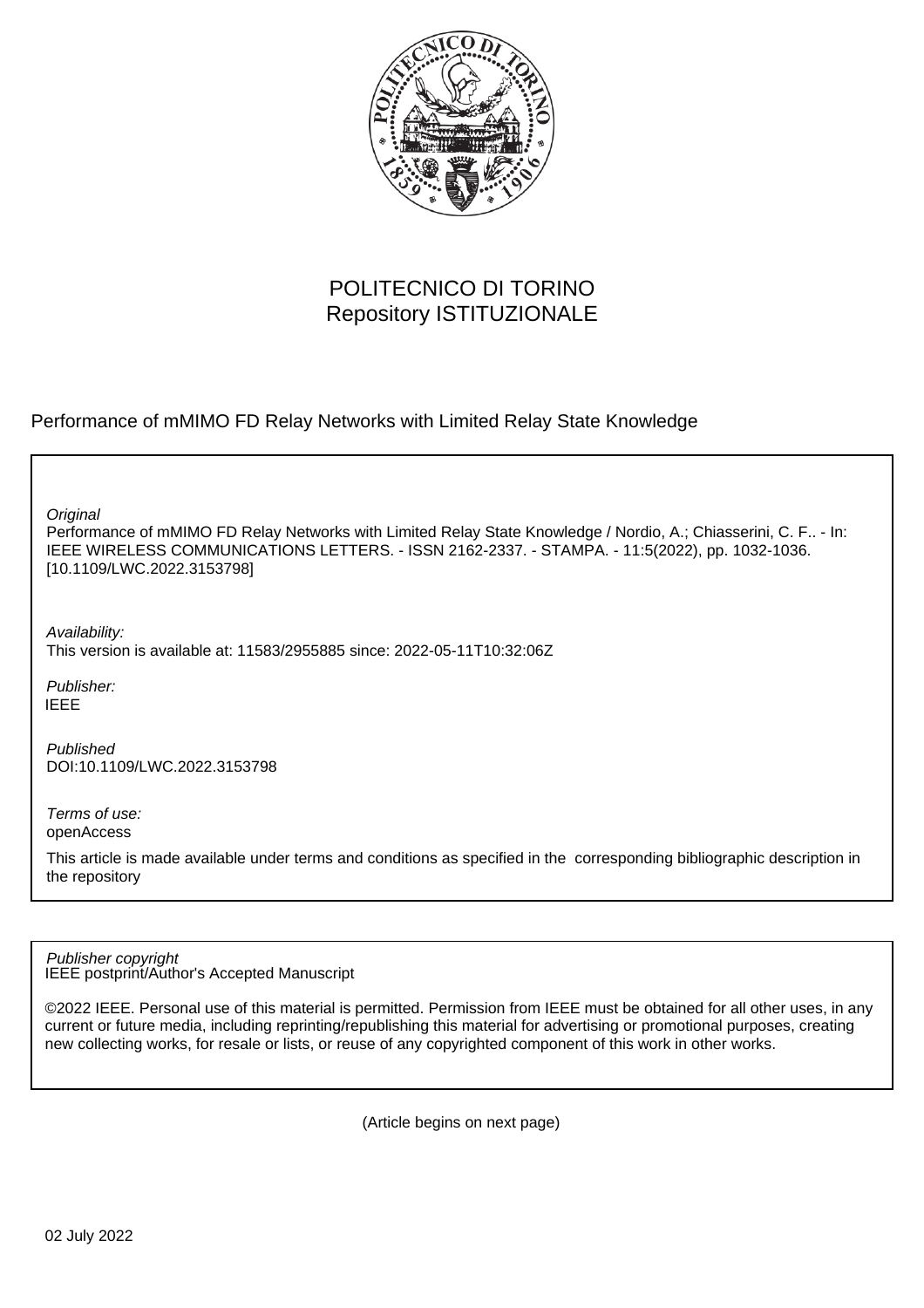# Performance of mMIMO FD Relay Networks with Limited Relay State Knowledge

Alessandro Nordio, *Member, IEEE,* Carla Fabiana Chiasserini, *Fellow, IEEE*

*Abstract*—Massive MIMO (mMIMO) is a key technology for improving propagation conditions and extending geographical coverage of wireless communications. We here address a mMIMO full-duplex relay network for machine-type-communications where channel state information availability at the transmitter is impractical. In this scenario, we argue that high end-to-end data rates can be achieved even if no precoding is performed at the transmitting nodes. We first formulate an optimization problem aiming at maximizing the achievable rate, considering the source transmit power to depend on the transmit power distribution at the relay node. We then solve this problem by letting the number of antennas grow large, and derive closedform expressions for the transmit power at the source and relay, as well as for the system data rate. Our results, show that the rate obtained when no precoding is implemented at the relay, or at any of the transmitters, closely matches that of SVD precoding under the optimum receiver, and still achieves very high values in the case of the ZF and the MMSE receiver.

*Index Terms*—mMIMO, Relay networks, Achievable rate

#### I. INTRODUCTION

Massive multiple-input-multiple-output (mMIMO) communication is one of the key technologies in 5G/6G, as, thanks to the large number of spatial degrees of freedom (DoF), it makes channel conditions appear almost constant over time and allows for better propagation. In spite of such benefits, which can greatly improve the capacity and geographical coverage of communication systems, mMIMO connectivity for machinetype-communications (MTC) is still in infancy [1], [2]. Indeed, a high number of spatial DoFs can be achieved only through an accurate estimation of channel state information (CSI), which, due to the large number of antennas used for mMIMO, can be very time and bandwidth consuming. Additionally, MTC scenarios include numerous devices, but only few are active at a given point in time, and detecting (and estimating the channel for) the communication links to be used is highly challenging. These factors combined together make availability of CSI at the transmitter in mMIMO MTC hard to achieve.

Prior work on mMIMO in MTC single-hop networks can be found in, e.g., [3], which presents a channel approximation model and a channel estimation algorithm. In an amplify-andforward relay network, [4], [5] determine, respectively, the power allocation and the pilot length maximizing the system performance. mMIMO relay networks are instead addressed in [6], where two transmission protocols for single-antenna users are studied, and [7] where however all transmitters have perfect CSI knowledge and, hence, apply precoding.

In this paper, we take a different perspective from previous work and argue that, when CSI knowledge at the transmitter is lacking and a sufficiently accurate estimation thereof is impractical, it may be more beneficial not to perform precoding. Specifically, unlike prior art, we tackle a mMIMO full-duplex (FD) relay network working in decode-and-forward (DF) mode and where the destination is an MTC device, and optimize the transmit power at the source (e.g., a cellular base station) and relay, so as to maximize the achievable rate in absence of precoding. We consider both the case where precoding is implemented at neither the source nor the relay, which reflects the case where the relay is a capability-constrained device, and that where only the source performs precoding, which corresponds to the case where the relay is able to send appropriate feedback to the source. Further, we consider that different receivers, namely, optimal, zero-forcing (ZF), and minimum mean square error (MMSE), can be used. In these scenarios, we provide the following main contributions:

*(i)* We argue that no-precoding at the transmitters in mMIMO FD relay networks can lead to excellent performance, when the values of transmit power are optimally selected. To support our claim, we formulate the problem of maximizing the achievable rate in such networks, accounting for all main system constraints and making the source transmit power depend on the transmit power distribution at the relay;

*(ii)* In light of the problem complexity, we first optimize the source transmit power to maximize the rate on the sourcedestination link, given the relay transmit power distribution;

*(iii)* We then consider that the number of antennas at the network nodes grows large while their ratios remain constant, and present an asymptotic analysis of the system rate that provides a closed-form expression for the transmitters' power as well as for the system achievable rate;

*(iv)* Through numerical analysis, we show the excellent performance that can be obtained when compared to the case where SDV precoding is implemented.

We remark that, to our knowledge, we are the first to provide such analysis and to show the performance of different approaches for rate maximization in mMIMO FD relay networks with no precoding.

The rest of the paper is organized as follows. Sec. II introduces our system model and achievable rate maximization in an mMIMO FD relay network. Sec. III discusses how to determine the source transmit power, while our asymptotic analysis and closed-form expressions for the transmit power and data rate are derived in Sec. IV. Finally, Sec. V compares the performance of our scheme against the case where SVD precoding is implemented, and Sec. VI concludes the paper.

# II. ACHIEVABLE RATE MAXIMIZATION IN MMIMO FULL-DUPLEX RELAY NETWORKS

In this section, we first describe the system model considering a finite number of antennas at the network nodes.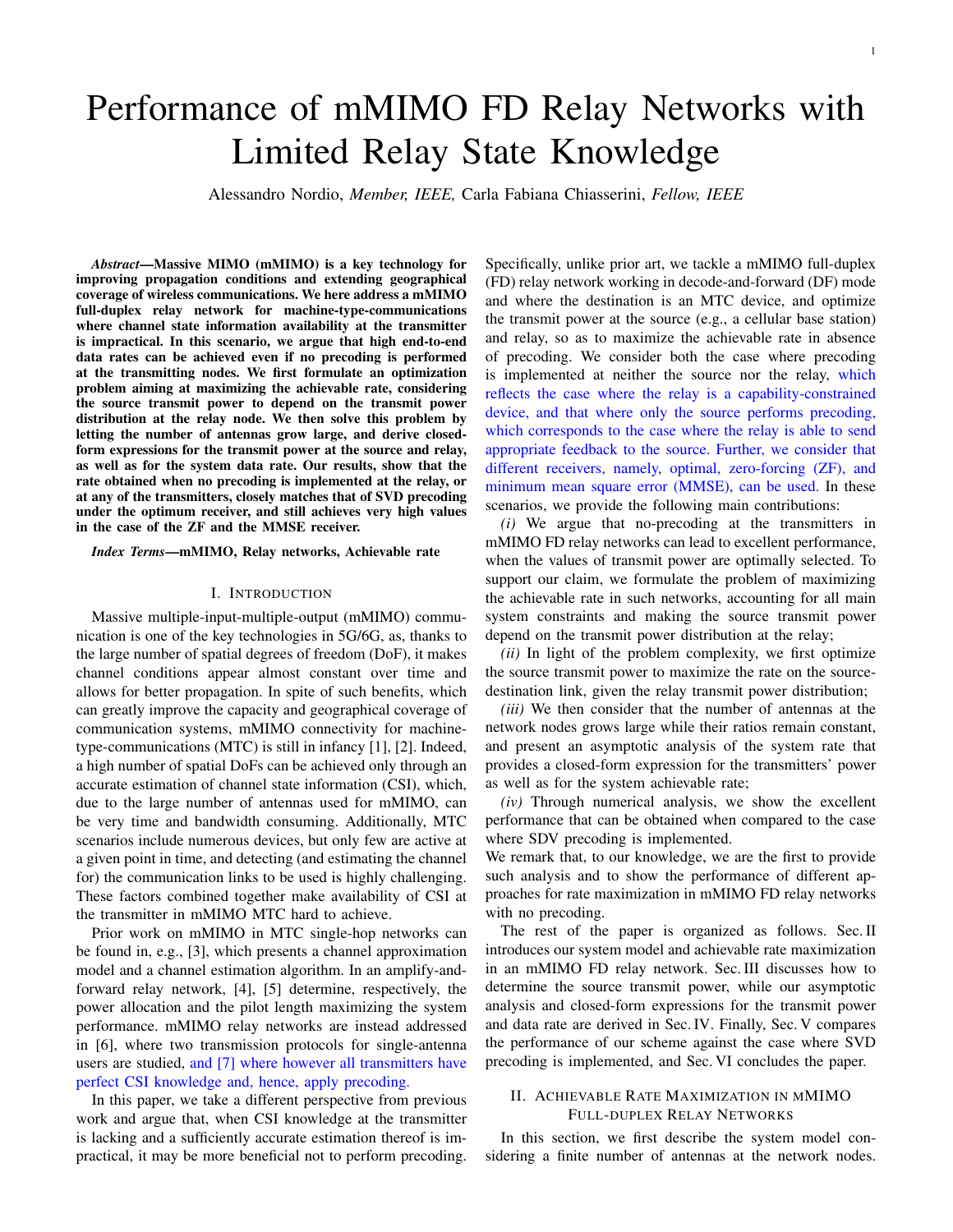.

Then, given such a scenario, we formulate the problem of in  $x_i$ , thus achieving rate maximizing the system achievable rate.

#### *A. System Model*

We consider a 2-hop wireless relay network (although the results apply to 1-hope networks as well), as depicted in Fig. 1, where data source  $S$ , i.e., a cellular base station, cannot directly communicate with destination  $D$ , i.e., a MTC device. Connectivity between S and D is permitted by relay node  $\mathcal{R}$ , which can operate in FD mode.  $R$  decodes the message sent by S and re-encodes it on the  $R-D$  link (DF); in the following, variables with subscript  $i=1, 2$  refer to the first  $(S-\mathcal{R})$  and the second  $(R-D)$  link, respectively.



Fig. 1. Full-duplex relay network scenario.

We also assume that all network nodes are equipped with multiple antennas, namely, S has  $n_1$  transmit antennas, R has  $n_2$  and  $m_1$  transmit and receive antennas, respectively, while  $D$  has  $m_2$  antennas. Receivers of both links have perfect CSI; on the contrary, CSI is not available at the transmitters, e.g., the relay has knowledge of the  $S-\mathcal{R}$  channel, but it does not have knowledge of the  $R-D$  channel.

Next, consider a period of time where both channels are static and where both source and relay transmit with power  $p_1 \in [0, p_1^{\text{max}}]$  and  $p_2 \in [0, p_2^{\text{max}}]$ , respectively. Then the signal at the receiver of the  $i$ -th link can be described by the vector

$$
\mathbf{y}_i = \sqrt{p_i \alpha_i} \mathbf{H}_i \mathbf{x}_i + \boldsymbol{\eta}_i \tag{1}
$$

where  $x_i$  is the vector of transmitted random symbols. We assume  $x_i$  to be a Gaussian complex multivariate random variable with zero mean and covariance  $\mathbb{E}[\mathbf{x}_i \mathbf{x}_i^{\mathsf{H}}] = \frac{1}{n_i} \mathbf{I}$ . The coefficient  $\alpha_i$  is the path loss and the  $m_i \times n_i$  matrix  $H_i$ contains the channel coefficients of the *i*-th link. The vector  $\eta_i$ accounts for the thermal noise, for any possible interference affecting the reception, and, in the case of the  $S - \mathcal{R}$  link, also for the self-interference. It is modeled as a complex Gaussian multivariate random variable with independent and identically distributed (iid) entries, zero mean and covariance  $\mathbb{E}[\eta_i \eta_i^{\text{H}}] = N_i \mathbf{I}$ . This is in accordance with prior work [7]–[9] that assumes the self-interference power to be proportional to the relay average transmit power  $p_2$ , through the coefficient  $\beta$ , which accounts for analog and digital attenuation techniques implemented at the relay. Thus, we write  $N_1 = I_1 + \beta p_2$ where  $I_1$  represents the contribution of the thermal noise. Since the  $R-D$  link does not suffer from self-interference, we write  $N_2 = I_2$ . Note that the term  $\eta_1$  on the  $S - \mathcal{R}$ link is independent of  $x_1$ , as it depends upon the information previously sent by S, and currently relayed by R, but not on the information that  $S$  is currently transmitting.

#### *B. Receiver models and achievable link rates*

To decode the transmitted data, the receiver has several options. The optimum receiver can jointly decode all symbols

$$
\rho_i = \log_2 \left| \mathbf{I} + p_i s_i \widetilde{\mathbf{H}}_i^{\mathsf{H}} \widetilde{\mathbf{H}}_i \right| = \sum_{j=1}^{n_i} \log_2 \left( 1 + p_i s_i \lambda_{i,j} \right) \tag{2}
$$

where  $\widetilde{H}_i = \frac{H_i}{\sqrt{m_i}}$ ,  $s_i = \frac{\alpha_i m_i}{N_i n_i}$ , and  $\lambda_{i,j}$  is the j-th eigenvalue of  $\tilde{H}_i^H \tilde{H}_i$ . As an alternative, simpler suboptimal linear receivers can be used. Such receivers first multiply  $y_i$  by an  $n_i \times m_i$  filter,  $\mathbf{B}_i$ , forming the vectors

$$
\mathbf{z}_i = \mathbf{B}_i \mathbf{y}_i, \quad i = \{1, 2\} \tag{3}
$$

and then separately decode the symbols in  $x_i$  by using the corresponding elements in  $z_i$ . Several choices for matrix  $B_i$ are possible. In this work, we consider the following cases:

- the zero-forcing (ZF) receiver where  $B_i$  =  $(\widetilde{\mathbf{H}}_i^{\mathsf{H}} \widetilde{\mathbf{H}}_i)^{-1} \widetilde{\mathbf{H}}_i^{\mathsf{H}}$  and
- the minimum mean square error (MMSE) receiver where  $\mathbf{B}_i = (\mathbf{I} + p_i s_i \tilde{\mathbf{H}}_i^{\mathsf{H}} \tilde{\mathbf{H}}_i)^{-1} \tilde{\mathbf{H}}_i^{\mathsf{H}}.$

Then, under such receivers, the achievable rate on the  $i$ -th link can be compactly written as

$$
\rho_i = \sum_{j=1}^{n_i} \log \left( 1 + w_{i,j} \right) \quad \text{where} \quad (4)
$$

$$
w_{i,j} = \begin{cases} p_i s_i \lambda_{i,j} & \text{for the optimum receiver} \\ \frac{p_i s_i}{[(\tilde{\mathbf{H}}_i^{\text{H}} \tilde{\mathbf{H}}_i)^{-1}]_{j,j}} & \text{for the ZF receiver} \\ \frac{1}{[(\mathbf{H} + p_i s_i \tilde{\mathbf{H}}_i^{\text{H}} \tilde{\mathbf{H}}_i)^{-1}]_{j,j}} - 1 & \text{for the MMSE receiver} \end{cases}
$$
(5)

Notice that rate  $\rho_1$  is a function of both  $p_1$  and  $p_2$ , since the latter appears in the expression of  $N_1$ , which, in turns, contributes to  $s_1$ . Instead,  $\rho_2$  is a function of the transmitted power  $p_2$  only. Thus, in the following we denote these rates by  $\rho_1(p_1, p_2)$  and  $\rho_2(p_2)$ , respectively. Communication between  $S$  and  $D$  takes place over a sequence of time slots, each one characterized by specific values of source and relay transmit power. Let  $g(p_2)$ ,  $p_2 \in [0, p_2^{\max}]$ , be the distribution of the relay transmit power  $p_2$ . Then the average rates achieved on the  $S-R$  and  $R-D$  links are, respectively, given by

$$
R_1(g, p_1) = \int_0^{p_2^{\text{max}}} g(p_2) \rho_1(p_1, p_2) \, \mathrm{d}p_2; \ R_2(g) = \int_0^{p_2^{\text{max}}} g(p_2) \rho_2(p_2) \, \mathrm{d}p_2 \tag{6}
$$

where  $p_2^{\max}$  is the maximum transmit power the relay can use on a single slot, and, by writing  $R_1(g, p_1)$  and  $R_2(g)$ , we stress the fact that such average rates depend on the specific choice of distribution  $g(\cdot)$ . The source transmit power,  $p_1$ , can be optimized, depending on the relay transmit power,  $p_2$ . It follows that  $p_1$  can be thought as a function,  $p_1(p_2)$ , of the relay transmit power  $p_2$ . At last, we assume that the average transmit power at both source and relay is set to  $\bar{p}_1$  and  $\bar{p}_2$ , respectively. In other words, we impose:

(a) 
$$
\int_0^{p_2^{\text{max}}} p_2 g(p_2) dp_2 = \bar{p}_2
$$
; (b)  $\int_0^{p_2^{\text{max}}} p_1(p_2) g(p_2) dp_2 = \bar{p}_1$ . (7)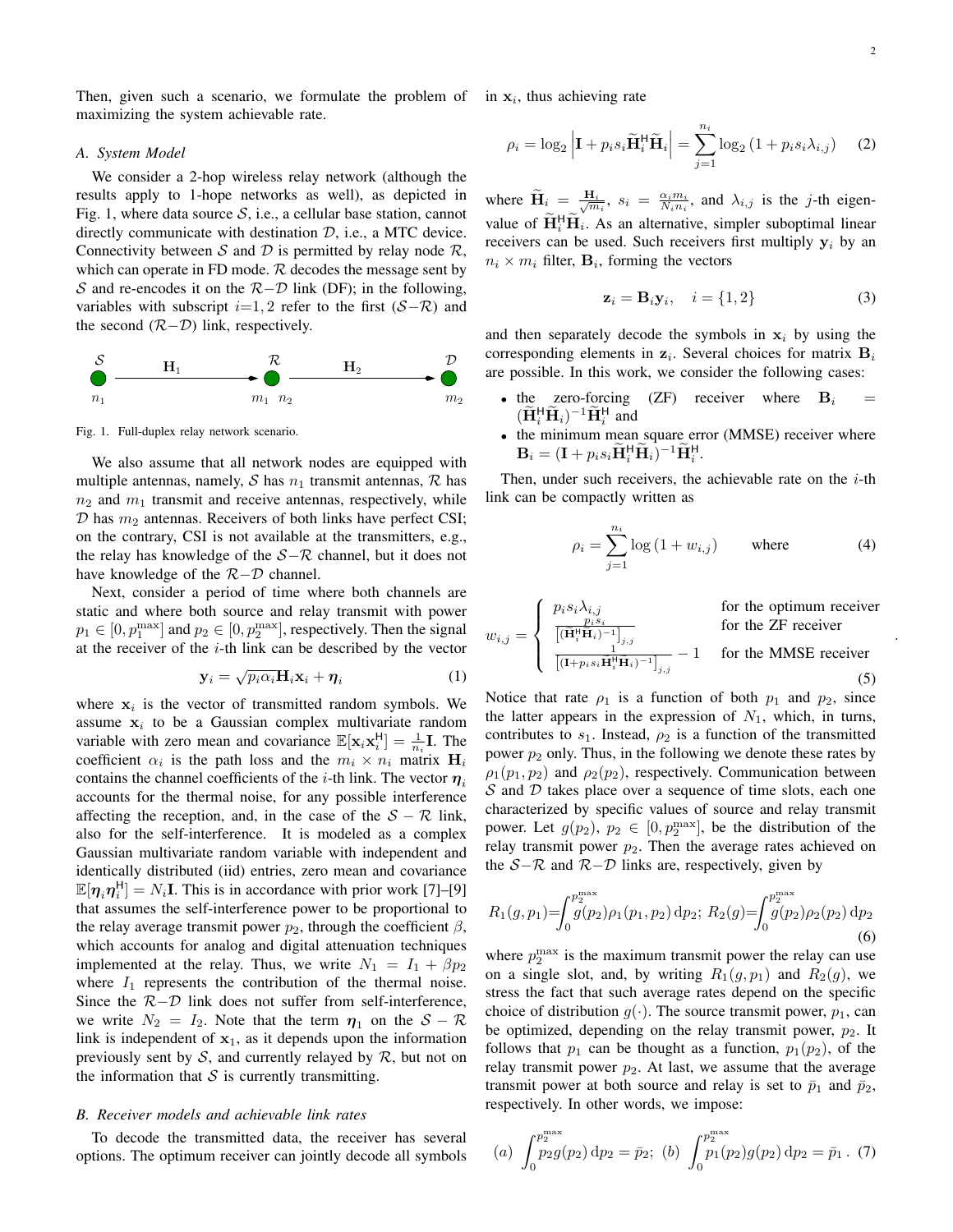#### *C. Problem statement*

We are interested in finding the maximum end-to-end rate, R, achievable between S and D. To this end, we formulate the following optimization problem:

**P0:** 
$$
R = \max_{g(\cdot), p_1(\cdot)} \min \{R_1(g, p_1), R_2(g)\}
$$
  

$$
= \max_{g(\cdot)} \min \{ \max_{p_1(\cdot)} R_1(g, p_1), R_2(g) \} \qquad (8)
$$

subject to (7) and  $\int_0^{p_2^{\text{max}}} g(p_2) dp_2 = 1$ ,  $g(p_2) \ge 0$ . As shown in [7], the maximizing distribution is typically discrete and composed of few isolated probability masses in  $[0, p_2^{\text{max}}]$ .

### III. SOURCE TRANSMIT POWER OPTIMIZATION

The first step towards the solution of P0 is to optimize rate  $R_1(g, p_1)$  for  $p_1 \in [0, p_1^{\text{max}}]$ , for any given  $g(\cdot)$  such that it meets constraint (7)a, under the constraint (7)b. To do so, we define the Lagrangian

$$
\mathcal{L}(p_1, p_2) = g(p_2)\rho_1(p_1, p_2) - n_1 \psi p_1 g(p_2)
$$

where  $\psi$  is a Lagrange multiplier and we solve for  $p_1^*$  the equation  $\frac{\partial}{\partial p_1^*}\mathcal{L}(p_1^*, p_2) = 0$ . By using (4), we obtain

$$
\psi = \frac{1}{n_1} \frac{d}{dp_1^*} \rho_1(p_1^*, p_2) = \frac{1}{n_1} \sum_{j=1}^{n_1} \frac{\frac{d}{dp_1^*} w_{1,j}}{1 + w_{1,j}}
$$
(9)

which holds for  $p_1^* \in [0, p_1^{\max}]$ . In (9),  $p_1^* = p_1^*(p_2)$  is the optimal power profile at  $S$ , which depends on the transmit power at R. Note that  $p_1^{\star}(p_2)$  also depends on the multiplier  $\psi$  that has to satisfy (7)b, where  $p_1(p_2)$  is to be replaced with  $p_1^*(p_2)$ .

Using quantities  $w_{i,j}$  in (5), we specialize (9) as follows:

$$
\psi = \frac{1}{n_1} \sum_{j=1}^{n_1} \frac{s_1 \lambda_{1,j}}{1 + p_1^* s_1 \lambda_{1,j}} \tag{10}
$$

for the optimum receiver and

$$
\psi = \frac{1}{n_1} \sum_{j=1}^{n_1} \frac{s_1}{[(\widetilde{\mathbf{H}}_1^{\mathsf{H}} \widetilde{\mathbf{H}}_1)^{-1}]_{j,j} + p_1^{\star} s_1}
$$
(11)

for the ZF receiver. As for the MMSE receiver, we first define  $\mathbf{W} = \mathbf{I} + p_1^* s_1 \tilde{\mathbf{H}}_1^{\mathsf{H}} \tilde{\mathbf{H}}_1$  and we get

$$
\psi = \frac{1}{n_1} \sum_{j=1}^{n_1} \frac{\frac{\partial}{\partial p_1^*} \left( \frac{1}{[\mathbf{W}^{-1}]_{j,j}} - 1 \right)}{1 + \frac{1}{[\mathbf{W}^{-1}]_{j,j}} - 1}
$$

$$
= \frac{s_1}{n_1} \sum_{j=1}^{n_1} \frac{[\mathbf{W}^{-1} \widetilde{\mathbf{H}}_1^{\mathrm{H}} \widetilde{\mathbf{H}}_1 \mathbf{W}^{-1}]_{j,j}}{[\mathbf{W}^{-1}]_{j,j}} \tag{12}
$$

Observe that the expressions in (10), (11) and (12) are difficult to solve for  $p_1^*$  and, thus, a closed-form expression for  $p_1^*(p_2)$ is not available in general, as it would require to solve a polynomial expression with degree equal to  $n_i$ . Nonetheless, some general considerations can be made. First, it is easy to see that  $\frac{d}{dp_2}p_1^{\star}(p_2) \leq 0$ , i.e.,  $p_1^{\star}(p_2)$  is a non-increasing function of  $p_2$ . Hence, a unique real solution for  $p_1^*(p_2)$  of (9) exists. This can be proved by observing that  $\frac{d}{dp_2} p_1^*(p_2) = -\frac{\partial t(p_1^*,p_2)/\partial p_2}{\partial t(p_1^*,p_2)/\partial p_1^*}$  is

negative, where  $t(p_1^*, p_2) = \frac{1}{n_1} \frac{d}{dp_1^*} \rho_1(p_1^*, p_2)$  is the implicit function in (9).

As  $N_1 \rightarrow 0$ , we have  $s_1 \rightarrow \infty$  and, hence,  $p_1^* \rightarrow \frac{1}{\psi}$ for all considered receive filters. This result can be obtained by taking the limit for  $s_1 \rightarrow \infty$  of the r.h.s of (10), (11) and (12) (for the optimum receiver, we assume a full-rank matrix  $\tilde{H}_1^H \tilde{H}_1$ ). Also, taking the limit for  $p_1^* \rightarrow 0$  in (10), we obtain  $\psi = s_1 \bar{\lambda}_1$ , i.e.,  $p_2 = \frac{1}{\beta} \left( \frac{\alpha_1 m_1}{\psi n_1} \bar{\lambda}_1 - I_1 \right) \triangleq \omega^{\text{OPT}}$ , where  $\bar{\lambda}_1 = \frac{1}{n_1} \sum_{j=1}^{n_1} \lambda_{1,j}$  is the average eigenvalue of  $\widetilde{H}_1^{\text{H}} \widetilde{H}_1$ . The same expression is obtained by taking the limit for  $p_1^* \to 0$ of (12). Indeed, one can observe that the average eigenvalue  $\bar{\lambda}_1$ , can also be written as  $\bar{\lambda}_1 = \frac{1}{n_1} \sum_{j=1}^{n_i} [\widetilde{H}_1^{\text{H}} \widetilde{H}_1]_{j,j}$ . Instead, the limit applied to (11) provides  $\psi = \frac{s_1}{n_1} \sum_{j=1}^{n_1} \frac{1}{[(\mathbf{H}_1^{\mathsf{H}} \mathbf{H}_1)^2]^{1/2}}$  $\frac{1}{[(\widetilde{\mathbf{H}}_1^{\text{H}}\widetilde{\mathbf{H}}_1)^{-1}]_{j,j}},$ i.e.,  $p_2 = \frac{1}{\beta} \left( \frac{\alpha_1 m_1}{\psi n_1^2} \sum_{j=1}^{n_1} \frac{1}{[(\widetilde{\mathbf{H}}_1^{\text{H}} \widetilde{\mathbf{H}}_1)^2]}\right)$  $\frac{1}{[(\widetilde{\mathbf{H}}_1^{\text{H}}\widetilde{\mathbf{H}}_1)^{-1}]_{j,j}} - I_1 \Big) \triangleq \omega^{\text{ZF}}.$  Since  $p_1^{\star}(p_2)$  is non-negative (being a power), from the above considerations it follows that  $p_1^{\star}(p_2) = 0$  for  $p_2 > \omega^{\text{OPT}}$ (OPT and MMSE receivers), and for  $p_2 > \omega^{\text{ZF}}$  (ZF receiver).

In the next section, we show instead that, when the number of antennas at the network nodes grows large (while keeping their ratios constant), we can obtain a closed-form expression for the transmit power at source and relay, as well as for the system end-to-end achievable rate.

#### IV. MMIMO: ASYMPTOTIC ANALYSIS

We now consider the case where the number of antennas at S, R, and D grows large, while their ratios  $\frac{n_1}{m_1} = \zeta_1$ ,  $\frac{n_2}{m_2} =$  $\zeta_2$ , and  $\frac{m_1}{n_2} = \zeta_r$  remain constant. In such a case, it is more appropriate to consider as performance metric the *normalized* rate  $R/n_1$  (i.e., the rate per source transmit antenna), instead of R. Also, in order to keep a lighter notation, we will use the symbol lim to denote the limit  $\lim_{n_1,m_1,n_2,m_2\to\infty}$  under the constraint of constant ratios  $\zeta_1$ ,  $\zeta_2$ , and  $\zeta_r$ . Then, by using (8), we define the asymptotic normalized rate:

$$
R^{\infty} \triangleq \lim_{n_1} \frac{R}{n_1} = \max_{g(\cdot)} \min \left\{ R_1^{\star,\infty}(g), \frac{\zeta_r}{\zeta_1} R_2^{\infty}(g) \right\} \tag{13}
$$

 $R_1^{*,\infty}(g)$  and  $R_2^{\infty}(g)$  are the asymptotic normalized rates on  $S-R$  and  $R-D$ , respectively,

$$
R_1^{*,\infty}(g) \triangleq \lim \frac{R_1^*(g)}{n_1} = \int_0^{p_2^{\max}} g(p_2) \lim \frac{\rho_1^*(p_2)}{n_1} \, \mathrm{d}p_2 \quad (14)
$$

$$
R_2^{\infty}(g) \triangleq \lim_{m_2} \frac{R_2(g)}{m_2} = \int_0^{p_2^{\max}} g(p_2) \lim_{m_2} \frac{\rho_2(p_2)}{n_2} \, \mathrm{d}p_2 \tag{15}
$$

In the asymptotic regime, the eigenvalues of matrices  $H_1$ and  $H_2$  assume particular properties. More specifically, if  $H_i$ ,  $j = 1, 2$  is an instance of matrix-variate random variable whose entries are i.i.d., have zero-mean and variance 1, then, as its size grows to infinity with constant ratio  $\zeta_i \geq 1$ , the distribution of the generic eigenvalue  $\lambda$  of  $\frac{1}{m_j}\mathbf{H}_{j}^{\mathsf{H}}\mathbf{H}_{j}$  tends to the Marčenko-Pastur law [7]:  $f_j(\lambda)$  =  $\sqrt{\frac{1}{j}(\lambda-a_j)(b_j-\lambda)}$  $2\pi\lambda\zeta_j$ with support in  $[a_j, b_j]$ , where  $a_j = (1 - \sqrt{\zeta_j})^2$ ,  $b_j =$  $(1 + \sqrt{\zeta_j})^2$ , and  $j = 1, 2$ . Also, the average eigenvalue is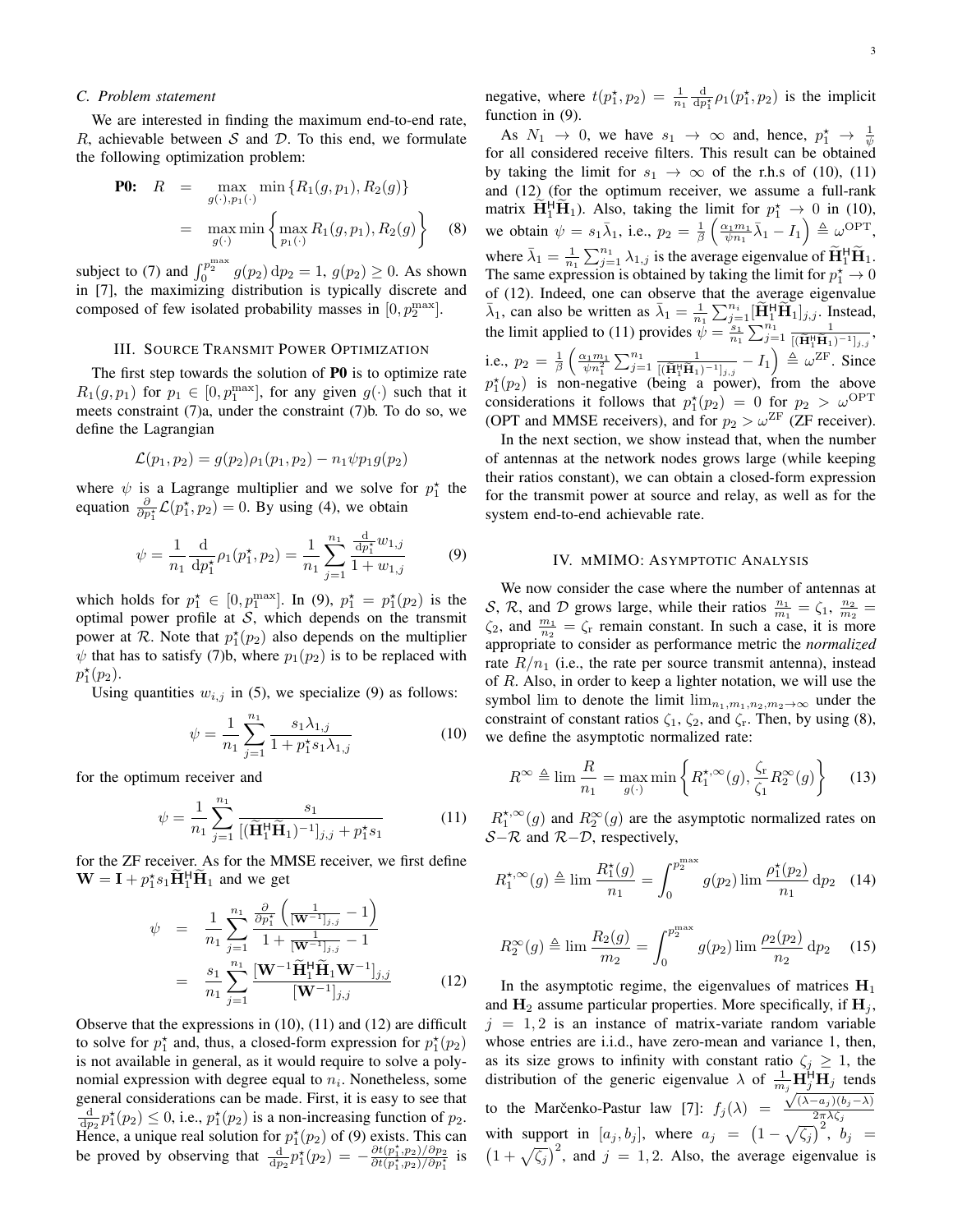given by  $\bar{\lambda}_j = 1$ . Given the above asymptotic eigenvalue distribution, for convenience we define

$$
G(\gamma, \zeta_j) \triangleq \int_{a_j}^{b_j} \log (1 + \gamma \lambda) f_j(\lambda) d\lambda
$$
  
= 
$$
\log \left( 1 + \gamma - \frac{F(\gamma, \zeta_j)}{4} \right) - \frac{F(\gamma, \zeta_j)}{4\zeta_j \gamma}
$$
  
+ 
$$
\frac{1}{\zeta_j} \log \left( 1 + \gamma \zeta_j - \frac{F(\gamma, \zeta_j)}{4} \right) \qquad (16)
$$

where  $F(\gamma, \zeta_j) \triangleq (\sqrt{\gamma b_j + 1} - \sqrt{\gamma a_j + 1})^2$ .

Optimum receiver. In the asymptotic mMIMO regime, the optimal source power,  $p_1^*(p_2)$ , tends to the asymptotic power  $p_1^{\lambda, \infty}(p_2)$  whose expression can be explicitly derived from (9). Indeed,  $\psi^{\infty} \triangleq \lim \psi$  is given by:

$$
\psi^{\infty} = \lim \frac{1}{n_1} \sum_{j=1}^{n_1} \frac{s_1 \lambda_{1,j}}{1 + p_1^* s_1 \lambda_{1,j}} = \frac{s_1}{4\zeta_1} \frac{F(p_1^{*,\infty} s_1, \zeta_1)}{(p_1^{*,\infty} s_1)^2}
$$
(17)

The above equation has two solutions for  $p_1^{*,\infty}$ ; however, recalling that  $p_1^{*,\infty}(p_2)$  must be a decreasing function of  $p_2$ and that  $p_1^{\star,\infty} \in [0, p_1^{\max}]$ , we obtain:

$$
p_1^{\star,\infty} = \min\left\{ p_1^{\max}, \left[ \frac{1 + \zeta_1 - \sqrt{(1 - \zeta_1)^2 + 4\zeta_1 \psi^{\infty}/s_1}}{2\psi^{\infty}\zeta_1} \right]^+ \right\}
$$

From the discussion in Sec. III, we also find that  $p_1^{*,\infty} > 0$ for  $p_2 < \omega^{\text{OPT}} = \frac{1}{\beta} \left( \frac{\alpha_1}{\psi^{\infty} \zeta_1} - I_1 \right)$ . In the asymptotic regime, the normalized rate achieved on the  $S-\mathcal{R}$  link is given by

$$
\rho_1^{\star,\infty}(p_2) = \lim \frac{\rho_1^{\star}(p_2)}{n_1}
$$
  
= 
$$
\lim \frac{1}{n_1} \sum_{j=1}^{n_1} \log (1 + p_1^{\star} s_1 \lambda_{1,j}) = G(\gamma_1, \zeta_1)(18)
$$

where we defined  $\gamma_1 \triangleq p_1^{*,\infty} s_1$ . Similarly, defining  $\gamma_2 \triangleq \frac{p_2 \alpha_2}{\zeta_2 I_2}$ , the normalized  $R-D$  rate is given by:

$$
\rho_2^{\infty}(p_2) = \lim \frac{\rho_2(p_2)}{n_2} = G(\gamma_2, \zeta_1) \tag{19}
$$

ZF receiver. If the ZF filter is employed at the relay receiver, the asymptotic optimal power profile can be obtained by taking the limit of (11). For  $p_1^* \in [0, p_1^{\max}]$ , we get

$$
\psi^{\infty}\!=\!\lim\frac{1}{n_1}\sum_{j=1}^{n_1}\frac{s_1}{[(\widetilde{\mathbf{H}}_1^{\mathsf{H}}\widetilde{\mathbf{H}}_1)^{-1}]_{j,j}\!+\!p_1^{\star}s_1}\!=\!\frac{s_1}{\frac{1}{1-\zeta_1}+p_1^{\star,\infty}s_1}
$$

since  $[(\widetilde{\mathbf{H}}_1^{\mathsf{H}} \widetilde{\mathbf{H}}_1)^{-1}]_{j,j} \to \frac{1}{1-\zeta_1} \forall j$ . It follows that:

$$
p_1^{\star,\infty} = \min\left\{p_1^{\max}, \left[\frac{1}{\psi^{\infty}} - \frac{1}{s_1(1-\zeta_1)}\right]^{+}\right\},\,
$$
  

$$
p_1^{\star,\infty} > 0 \text{ for } p_2 < \omega^{\text{ZF}} = \frac{1}{\beta} \left(\frac{\alpha_1(1-\zeta_1)}{\psi^{\infty}\zeta_1} - I_1\right) \text{ and}
$$

$$
\rho_1^{\infty}(p_2) = \lim_{n_1} \frac{1}{n_1} \sum_{j=1}^{n_1} \log \left( 1 + \frac{p_1^{\star} s_1}{[(\mathbf{H}_1^{\mathsf{H}} \mathbf{H}_1)^{-1}]_{j,j}} \right) = \log \frac{s_1(1-\zeta_1)}{\psi^{\infty}}
$$

$$
\rho_2^{\infty}(p_2) = \lim_{n_2} \frac{1}{n_2} \sum_{j=1}^{n_2} \log \left( 1 + \frac{p_2 s_2}{\left[ (\mathbf{H}_2^{\mathsf{H}} \mathbf{H}_2)^{-1} \right]_{j,j}} \right)
$$
  
=  $\log \left( 1 + p_2 s_2 (1 - \zeta_2) \right)$  (20)

MMSE receiver. As for the MMSE receiver, we first observe that for any j,  $\lim_{j \to j} \left[ \mathbf{W}^{-1} \right]_{j,j} = \frac{1}{1 + \gamma_1 - F(\gamma_1, \zeta_1)/4}$ where we recall that  $\mathbf{W} = \mathbf{I} + \gamma_1 \widetilde{\mathbf{H}}_1^{\text{H}} \widetilde{\mathbf{H}}_1$  and  $\gamma_1 = p_1^{\star,\infty} s_1$ . Thus, following (12), we can write:

$$
\psi^{\infty} = \lim_{n_1} \frac{1}{n_1} \sum_{j=1}^{n_1} [\mathbf{W}^{-1}]_{j,j} \frac{\partial}{\partial p_1^*} \left( \frac{1}{[\mathbf{W}^{-1}]_{j,j}} \right)
$$

$$
= \frac{s_1}{4(1+\gamma_1) - F(\gamma_1, \zeta_i)} \left( 4 - \frac{\partial F(\gamma_1, \zeta_i)}{\partial \gamma_1} \right) (21)
$$

The above expression can be solved numerically for  $p_1^{*,\infty} \in$  $[0, p_1^{\max}]$ . Furthermore,

$$
\rho_1^{\star,\infty}(p_2) = \lim \frac{-\sum_{j=1}^{n_1} \log[\mathbf{W}^{-1}]_{j,j}}{n_1} = \log\left(1 + \gamma_1 - \frac{F(\gamma_1, \zeta_i)}{4}\right)
$$

# V. NUMERICAL RESULTS

We assess the performance of the proposed techniques in a mMIMO scenario where both the  $S - R$  and  $R - D$ distances are set to  $d=300$  m, the signal carrier frequency is  $f_c = 2.6$  GHz, and the signal bandwidth is  $B=200$  kHz. The path loss for both links is given by  $a_i = (\frac{c}{4\pi f_c})^2 d^{-p_e} = -115$ dBm,  $i=1, 2$ , where  $p_e=3$  is the path loss exponent and c is the speed of light. The additive noise at both relay and destination has power spectral density  $N_0 = -174$  dBm/Hz, so that the noise terms are given by  $I_1 = I_2 = N_0 B = -121$  dBm. Moreover, we assume that the eigenvalues of  $\mathbf{H}_{i}^{\text{H}}\mathbf{H}_{i}$  follow the Marčenko-Pastur law.

In such conditions and for the "OPT", "ZF", and "MMSE" techniques, Fig. 2 shows the asymptotic transmit power  $p_1^{\star,\infty}(p_2)$  plotted versus  $p_2$ , for  $\psi^{\infty}=0.5$ ,  $p_1^{\max} = 1$  mW,  $\beta$ = - 110 dB, and  $\zeta$ <sub>1</sub>=0.5. For the sake of comparison, the plot also depicts the asymptotic power profile obtained when perfect CSI is available at the source and  $S$  applies singular value decomposition (SVD) precoding, as described in [7, Formula 35]. Note that, when considering our benchmark (i.e., SVD precoding at the transmitters) no ZF or MMSE filters are considered at the receivers. When both  $p_1^{*,\infty}$  and  $p_2$  are positive,  $\mathcal R$  works in FD mode, whereas  $p_1^{\star,\infty}=0$  indicates that  $R$  works in half-duplex (HD) mode. When the "MMSE" and "OPT" techniques are employed,  $R$  is allowed to work in FD mode for  $p_2 < \omega^{\text{OPT}} \approx 1.17 \text{ mW}$ ; this threshold reduces to  $p_2 < \omega^{\text{ZF}} \approx 0.545 \,\text{mW}$  for the "ZF" technique. Instead, for the "SVD" case, we have  $p_1^{*,\infty} > 0$  for  $p_2 < \omega^{\text{SVD}} \triangleq \frac{1}{\beta} \left( \frac{\alpha_1 (1 - \sqrt{\zeta_1})^2}{\psi^\infty \zeta_1} - I_1 \right) \approx 3.56 \text{ mW}$ . Since  $\omega^{\text{SVD}} > \omega^{\text{OPT}} > \omega^{\text{ZF}}$  $\frac{1-\sqrt{\zeta_1}^2}{\psi \infty \zeta_1} - I_1$   $\approx 3.56$  mW. Since  $\omega^{\text{SVD}} > \omega^{\text{OPT}} > \omega^{\text{ZF}}$ (the proof follows from the definition of such terms), SVD is the most efficient in exploiting relay FD capabilities, as it allows  $S$  to transmit for larger values of  $p_2$ . However, as mentioned, it requires full CSI at the transmitter. As for the other techniques, while sharing the same threshold  $\omega^{\text{OPT}}$  with "MMSE", "OPT" allows  $R$  to transmit at higher power than "MMSE", thus leading to a higher relay efficiency.